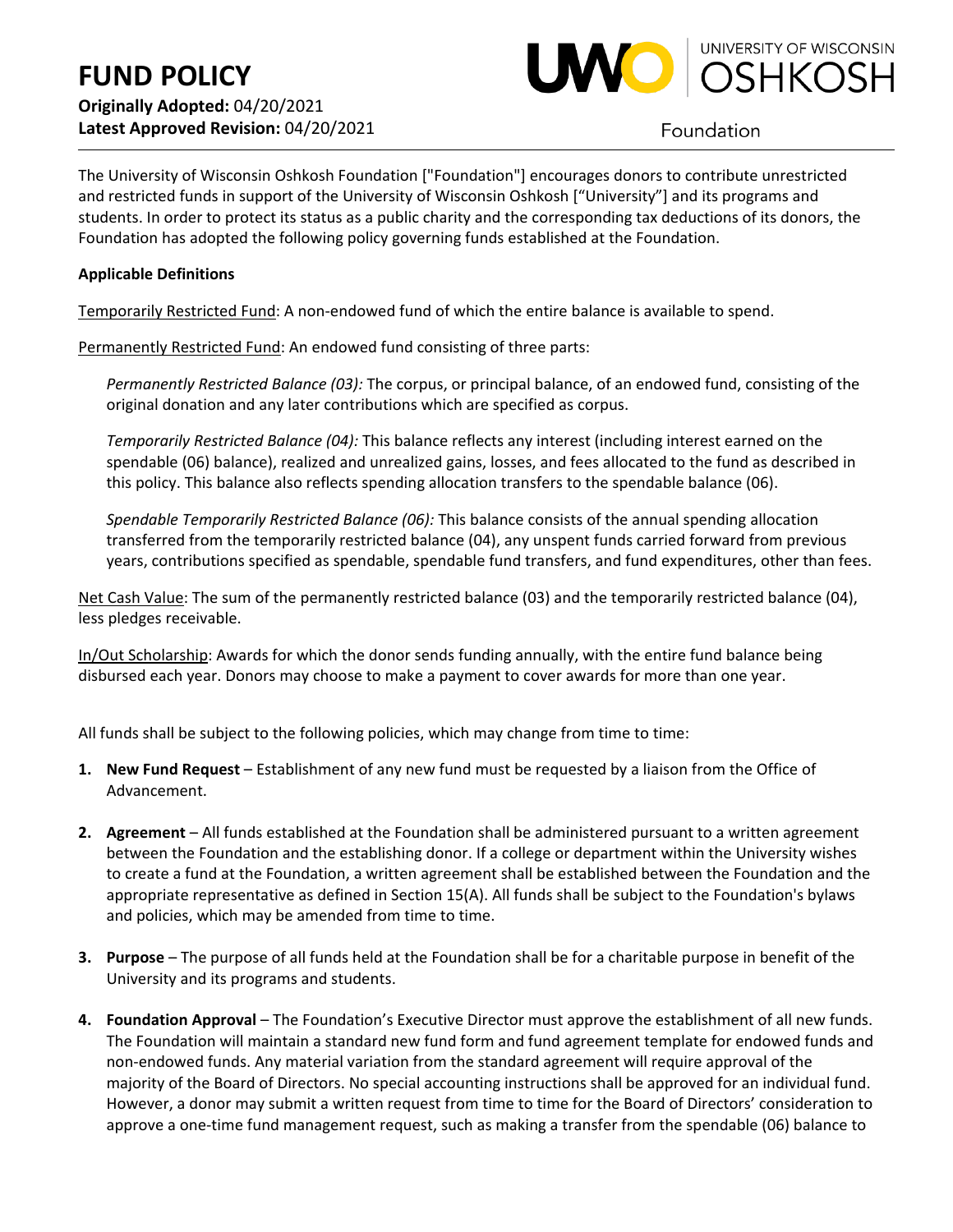the permanently restricted balance (03).

- **5. Ownership** All funds shall be component funds of the Foundation. The Foundation shall own all funds and have sole and absolute discretion over the investment and distribution of funds.
- **6. Approval of Modification to Fund Purpose**  Should the purpose for which a fund is instituted become impossible to perform or impractical to the extent that the Foundation is unable to use the support generated by the fund under the existing terms of the fund agreement, upon the Foundation's request, the establishing donor may approve modifications to the purpose or terms of the fund by signing a superseding fund agreement. If a fund was established at the request of a University employee on behalf of their college or department, the succeeding individual in that position may, upon the Foundation's request, approve modifications to the purpose or terms of the fund by signing a superseding fund agreement.
- **7. Variance Power** In accordance with IRS regulations and the Bylaws of the Foundation, if it is impossible or impractical to consult on a modification of the fund terms with the Donor, the Executive Director shall make a motion for approval of the majority of the Board to modify any restriction imposed by the Donor on the investment or distribution of assets if such restriction becomes illegal, unnecessary, uneconomical, impossible to perform, and such modification would more effectively serve the charitable purposes of the Foundation keeping as close to the Donor's original intent as it can at that time devise.
- **8. Administration**  All funds held by the Foundation must comply with policies set forth by the State of Wisconsin and the University of Wisconsin System. In addition, all endowed funds are subject to Wisconsin's Uniform Prudent Management of Institutional Funds Act (UPMIFA), or its successor.
- **9. Fees** The Foundation is entitled to recapture its reasonable operational expenses. Therefore, all funds are subject to an annual administrative fee of 1.0% for non-endowed funds, 1.4% for student managed endowed funds, and 2.5% for endowed funds. One-fourth of the fee will be assessed quarterly, based on the nonendowed fund's balance or the endowed fund's net cash value. An endowed fund's spendable (06) balance is not assessed an administrative fee. In/out scholarships shall also be exempt from administrative fees.

Additionally, credit card processing fees and returned check fees shall be charged back to the fund to which the contribution was designated.

- **10. Fund Investment** All endowed funds shall be invested according to the Foundation's Investment Policy. Student managed endowed funds shall be exempt from this policy and instead will be invested at the direction of the SMEF faculty advisor and students enrolled in the SMEF course. SMEF funds are subject to all other Foundation policies. If at any such time the SMEF program is discontinued, these funds shall be converted to regular endowment funds.
- **11. Investment Allocations** Investment earnings and losses are allocated to all endowed funds on a quarterly basis. The amount allocated to each fund is calculated as follows:

*Fund's Net Cash Value ÷ Total of All Endowed Funds' Net Cash Values x Investment Earnings/Losses = Earnings/Loss Allocation*

The spendable balance (06) of an endowed fund earns interest, which is allocated quarterly to the fund's temporarily restricted balance (04). Any interest earned from non-endowed funds is not allocated to the individual fund, but instead is allocated to the Administrative Fund.

**12. Endowed Fund Spending Allocation** – The Foundation annually allocates endowment income for spending in accordance with UPMIFA. The annual spending allocation is based on a rate of 4%. The spending allocation rate is annually reviewed by the Finance and Investment Committee and any recommended adjustments are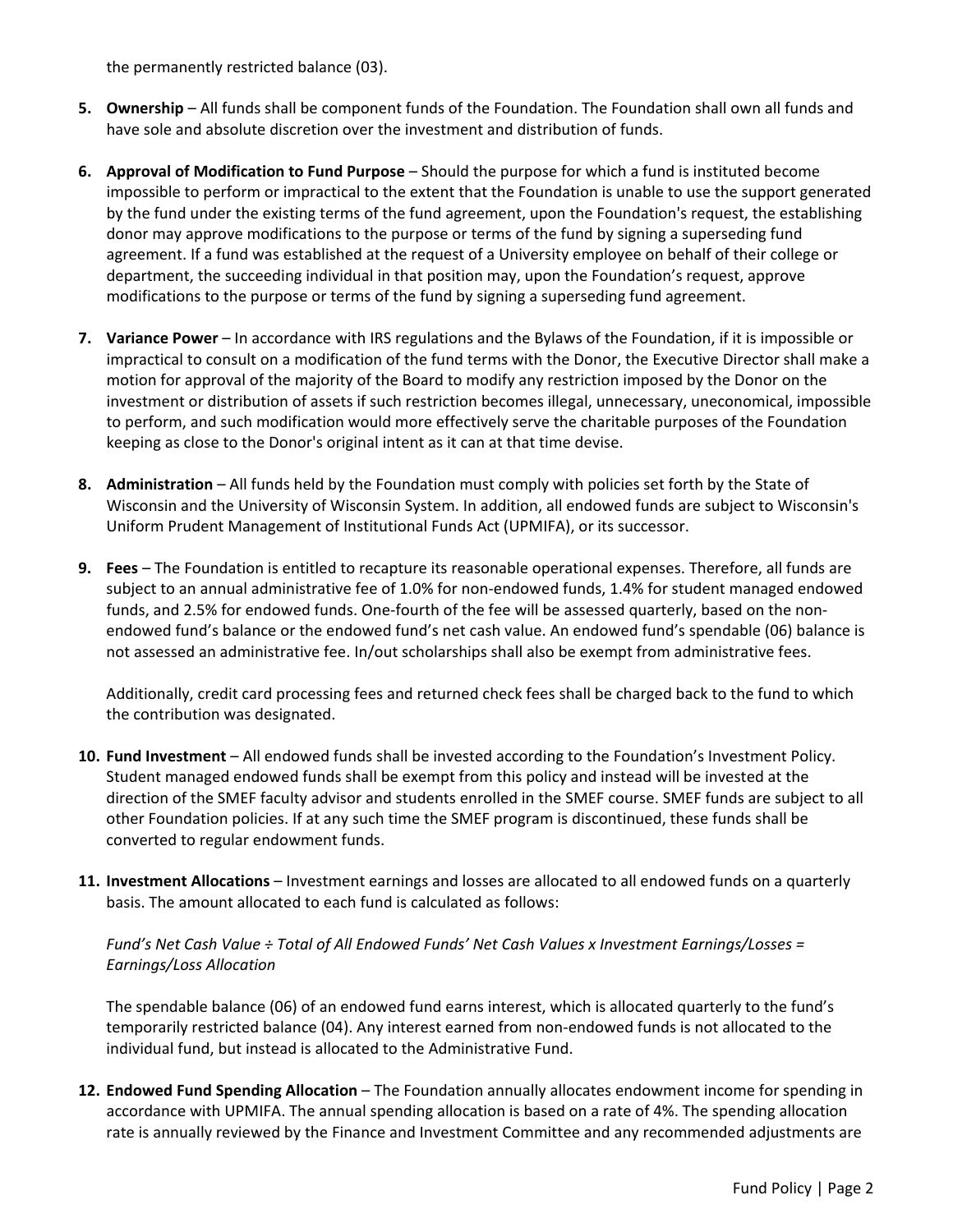approved by the Board of Directors at the July meeting. Following board approval, spending allocations are calculated for the following fiscal year, based on the 3-year average of the fund's net cash value as of June 30 of the current calendar year. The spending allocation assigned to the Fund is the lesser of the 4% spending calculation and the available positive earnings in the Fund's temporarily restricted balance (04) as of June 30 of the current calendar year.

- **13. Minimum Fund Balances**  To establish a non-endowed scholarship fund, a minimum annual award amount of \$500 is required and the donor is expected to fund an annual award for at least three years. Donors not able to make this commitment shall be encouraged to support an existing scholarship fund. Non-endowed funds for purposes other than scholarships require a minimum \$250 contribution. Non-endowed discretionary funds (i.e. general department funds) are exempt from the \$250 minimum. An endowed fund requires a minimum contribution of \$25,000 to the permanently restricted balance (03).
- **14. Building to Minimum Endowment**  The permanently restricted balance (03) of an endowed fund is allowed to reach the minimum balance of \$25,000 within four years of establishment. As the fund is building to this minimum, spending from the fund will not be allowed, with the exception of donations designated by the donor as spendable. While the fund is building, all positive earnings, less fees, will be added to the principal of the fund annually on June 30th.

Should the fund's permanently restricted balance (03) not reach \$25,000 after four years, the donor and/or the appropriate University department will be notified and will have the opportunity to make a contribution to increase the fund's balance to this minimum level. If that option is not exercised, the entire balance of the fund, including contributions and earnings, shall be available for spending according to the fund's established purpose. If there are no established criteria for a scholarship fund, the balance will be added to a fund that supports general UW Oshkosh scholarships.

- **15. Contributions by the establishing donor or others** All contributions shall be irrevocable once accepted by the Foundation and shall not be returned. Due to tax implications, the donor forfeits all control over the funding once the gift is made.
- **16. Distributions** –Distributions shall be made in accordance with the written fund agreement and the Foundation's Fund Expenditures Policy. Disbursements shall only be made against available fund balances. Pledge payments must be received before that funding is permitted to be disbursed. The signature authority on record shall submit a signed disbursement authorization form to the Foundation for approval.
	- A. **Signature Authority**  The Foundation shall designate signature authority for each fund as follows:
		- i. Unrestricted funds Foundation Executive Director
		- ii. Unrestricted college or department funds dean of the college and department chair (if applicable) or director of the non-academic department
		- iii. Scholarship funds director of the non-academic department or program, or dean of the college, unless the dean grants their authority to their departmental chairs/directors
		- iv. The Foundation Board of Directors may approve an exception to designation of signature authority in certain situations.
- **17. Approval of Distributions** Without further approval from the Board of Directors, the Foundation Executive Director is authorized to make distributions from a fund, so long as said distribution is under \$5,000. Distributions totaling \$5,000 or more require a second signature from a board member who has check signing authority.

Without further approval by the Board of Directors, the scholarship coordinators are authorized to make award offers to scholarship recipients, in accordance with the specific criteria established for each scholarship fund and the Foundation's Scholarship and Award Policy, which may change from time to time. Distribution of